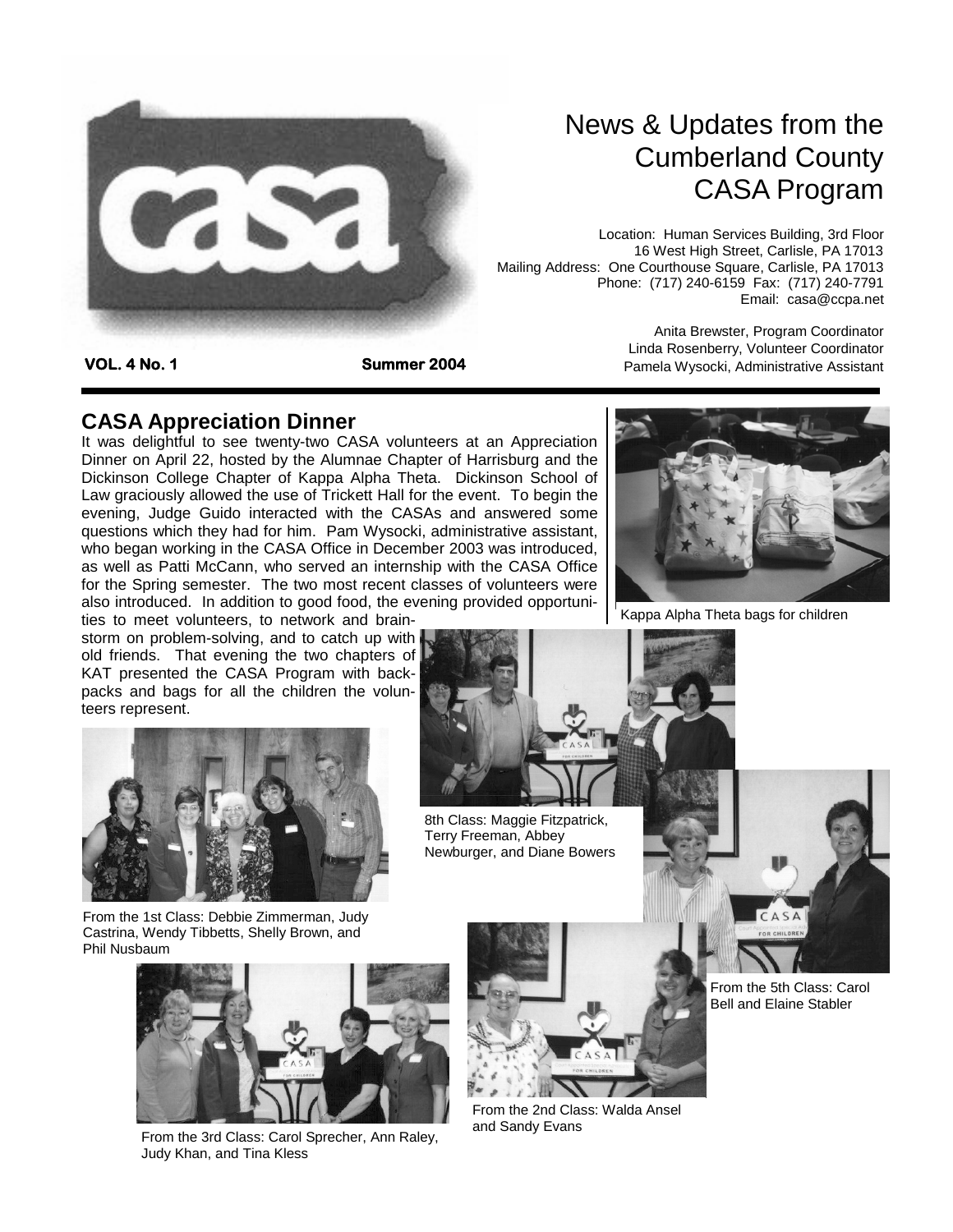# **Meet the Eighth Corps of CASA Volunteers**

**Diane Bowers** is a Licensed Dietitian, a Certified Massage Therapist, and a Certified Hypnotherapist. She has worked in traditional health care and corporate management for almost 30 years. She has a private practice in Holistic Health and she avidly researches and teaches many holistic and alternative therapies for health and wellbeing.

**Maggie Fitzpatrick** is a poverty law advocate working with Mediation Ministries. Maggie makes her home in Mechanicsburg with her 3 year old poodle.

**Terry Freeman** is a longtime resident of central Pennsylvania, with mother Camilla and brother Brian living nearby. He is the owner of Freeman Real Estate in Camp Hill, specializing in appraisals. Terry enjoys readings, golfing, traveling short and long distances, and exploring unknown things in general.

**Abigail Newburger** was born in Illinois, but has lived in Pennsylvania for almost 40 years. Working with young children in a Head Start program, she has been a teacher, a home visitor and currently she is an early childhood education consultant. She lives on a small farm with her daughter, two goats and 12 cats. She has two other children. Abigail earned two master's degrees in education and has spent a good deal of time in the last two years as a political advocate for children. She now looks forward to making a difference for individual children as a CASA volunteer.

#### **A Light of Hope for Children**

The CASA Program offers hope to children who are neglected and/or abused. As a symbol of that hope, the third annual Light of Hope Ceremony was held April 1 at the Old Courthouse in Carlisle in conjunction with Judge Edward Guido swearing in the most recently trained volunteers. The *a capella* singing of The Syrens from Dickinson College and the cello music by Grace Henry, a student from Carlisle High School, provided a backdrop for both a festive celebration of new volunteers as well as the solemn reminder of the ever-present issue of child abuse and neglect. Bruce Barclay, County Commissioner, proclaimed April to be Child Abuse Prevention Month in Cumberland County, with Gary Shuey, director of Children and Youth Services, displaying the Child Abuse Prevention flag which was later flown over the Courthouse Square. In addition, Representative Will Gabig focused on the problem of child abuse, "Buck" Swisher spoke on behalf of Congressman Todd Platts, and Dennis Hockensmith, Executive Director of PA CASA, concluded the Candlelighting Ceremony with a reading as the candles were lit.



Commissioner Bruce Barclay, Judge Edward Guido, CYS Director Gary Shuey, and PA CASA Executive Director Dennis Hockensmith participate in the Light of Hope Ceremony.

Following the Ceremony, the Dickinson College chapter of Kappa Alpha Theta hosted a reception for the more than 70 persons in attendance.

A large, painted wooden candle stand in the form of the new National CASA logo was presented at the Light of Hope Ceremony. This impressive piece was created by James B. Small, Cabinetmaker of Shippensburg and painted by Cory Murray, of Walnut Bottom. The new logo is designed to express the hope and caring for children that is at the core of the CASA Program.

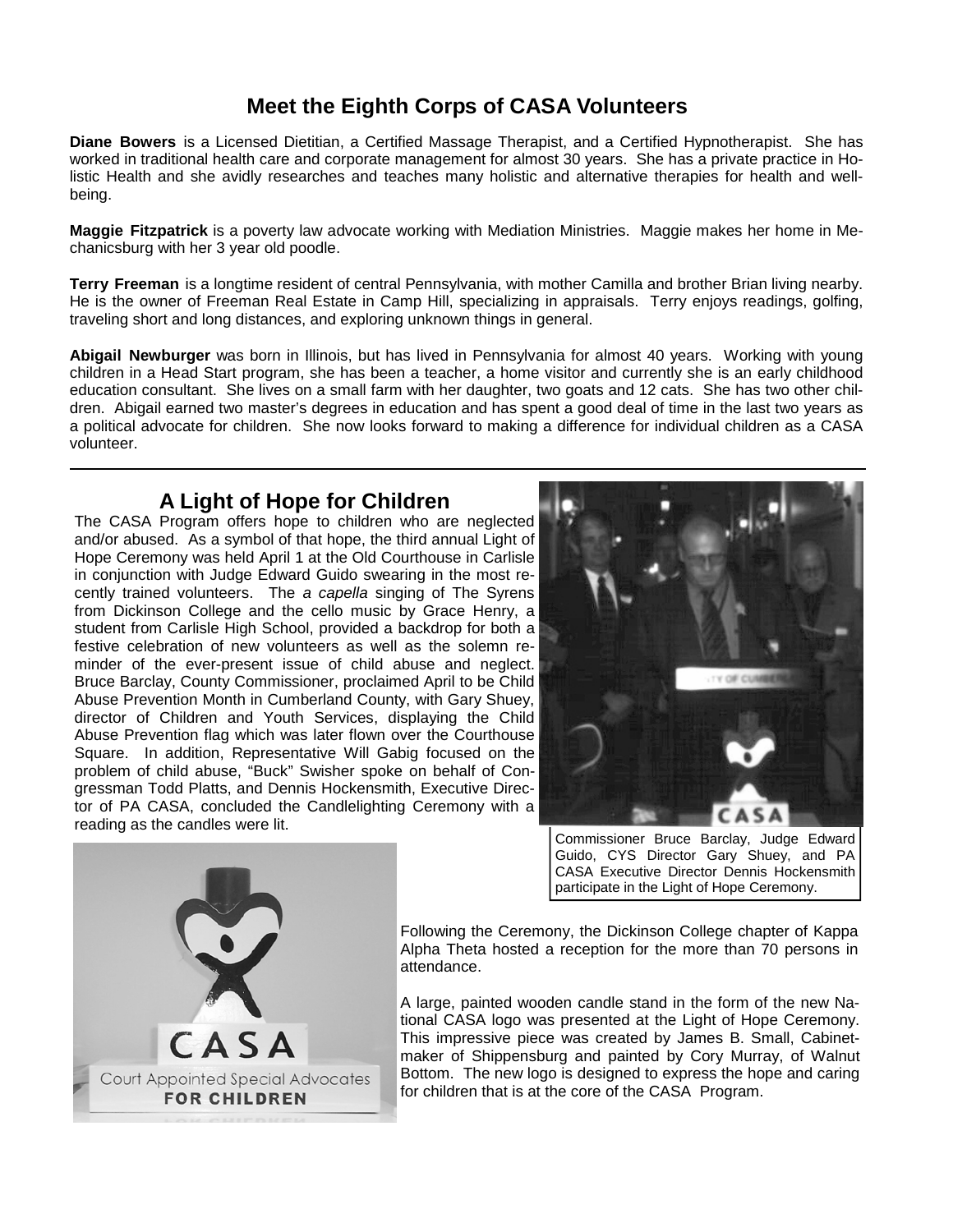## **National CASA Conference**

The Cumberland County CASA Program was fortunate this year that the 23rd annual National CASA Conference was held in Washington, D.C. June 6-8. This enabled 2 volunteers, Tina Kless and E.J. McKenna, and all the staff to join over 2000 people from around the nation who gathered for the event. In all more than 30 persons from PA CASA organizations attended. The compelling speakers and informative workshops gave everyone renewed energy and vision to help meet the needs of dependent children. Taking advantage of the Conference being held in the nation's capital, National CASA organized a day to meet with members of Congress. Anita Brewster and Linda Rosenberry met with representatives of Senators Rick Santorum and Arlen Specter, as well as Congressmen Todd Platts and Bill Shuster.

**Next year, the 24th annual National CASA Conference will be held in Atlanta GA, April 16-19, 2005.** 



A group of CASA staff and volunteers met with legal counsel of Senator Arlen Specter to talk about his role in supporting the work of NCASA.A.

#### **Self Assessment/Quality Assurance**

The CASA staff completed an extensive selfassessment at the end of June as part of a nationwide effort to ensure that all CASA Programs are providing the best service available to the children for whom they advocate. This is the goal of the standards that are established by National CASA. In looking at everything from the mission statement to record keeping, we provided National CASA with copious documentation supporting our self-evaluation. Although we have not yet received our "report card," we are confident that we will be found to be more than 85% compliant (the minimum required for membership in NCASAA). If there are any areas where we are weak, we will take seriously our need to improve in those areas. Cumberland County CASA Program is committed to making sure that our volunteers and staff are doing the best they can to meet the needs of children in dependency.

#### **Resource Development Initiative**

PA CASA was one of four state organizations recently awarded a special grant from National CASA. Pennsylvania is seen as a state with great growth potential for CASA. As a tool to increase the effectiveness of the 14 CASA Programs across the state, PA CASA is implementing a Resource Development Initiative. All Programs need to serve more children, to recruit quality volunteers, to have sufficient staff trained to supervise the volunteers, and to have the budget to address these needs. Cumberland County CASA's Resource Development Team is comprised of Program Coordinator Anita Brewster, Volunteer Coordinator Linda Rosenberry, and volunteers Ann Raley and Patti McCann. A two-day training held in Reading focused on Public Perception and Relations, Marketing Research and Tools, and Developing an Action Plan for Marketing the CASA Program. The goal is to create a plan by the end of the year which will enable the Program to better utilize the resources already in place and to plan for future expansion.

## **CASA: A Voice for Children**

The Pew Commission on Children in Foster Care released a report on May 18, 2004, with various recommendations for reforming federal financing of the child welfare service and court oversight of cases. One of the report's recommendations is for Congress to appropriate the \$5 million for CASA that it had authorized in 2000 in the Strengthening Abuse and Neglect Courts Act (SANCA). The Commission also states that "CASA is a proven means of strengthening the voice of children in dependency courts. We urge states and private organizations, many of whom have already provided substantial support to their local CASA programs to join Congress as partners in this important effort to expand the program to underserved jurisdictions." The Pew Commission was launched in May 2003 to develop recommendations to improve outcomes for children in the foster care system—particularly to expedite the movement of children from foster care into safe, permanent, nurturing families. The report and summary are available online at pewfostercare.org.

Recently one of the CASA volunteers received this email from a lawyer involved in her case:

"I honestly believe you have made a huge difference in this little girl's life and she will probably never realize it. You are a perfect example of the CASA program working like it is envisioned to work. You have filled gaps in the system and will truly bring much needed information to the Court. Thank you for your dedication to this little girl and her family."